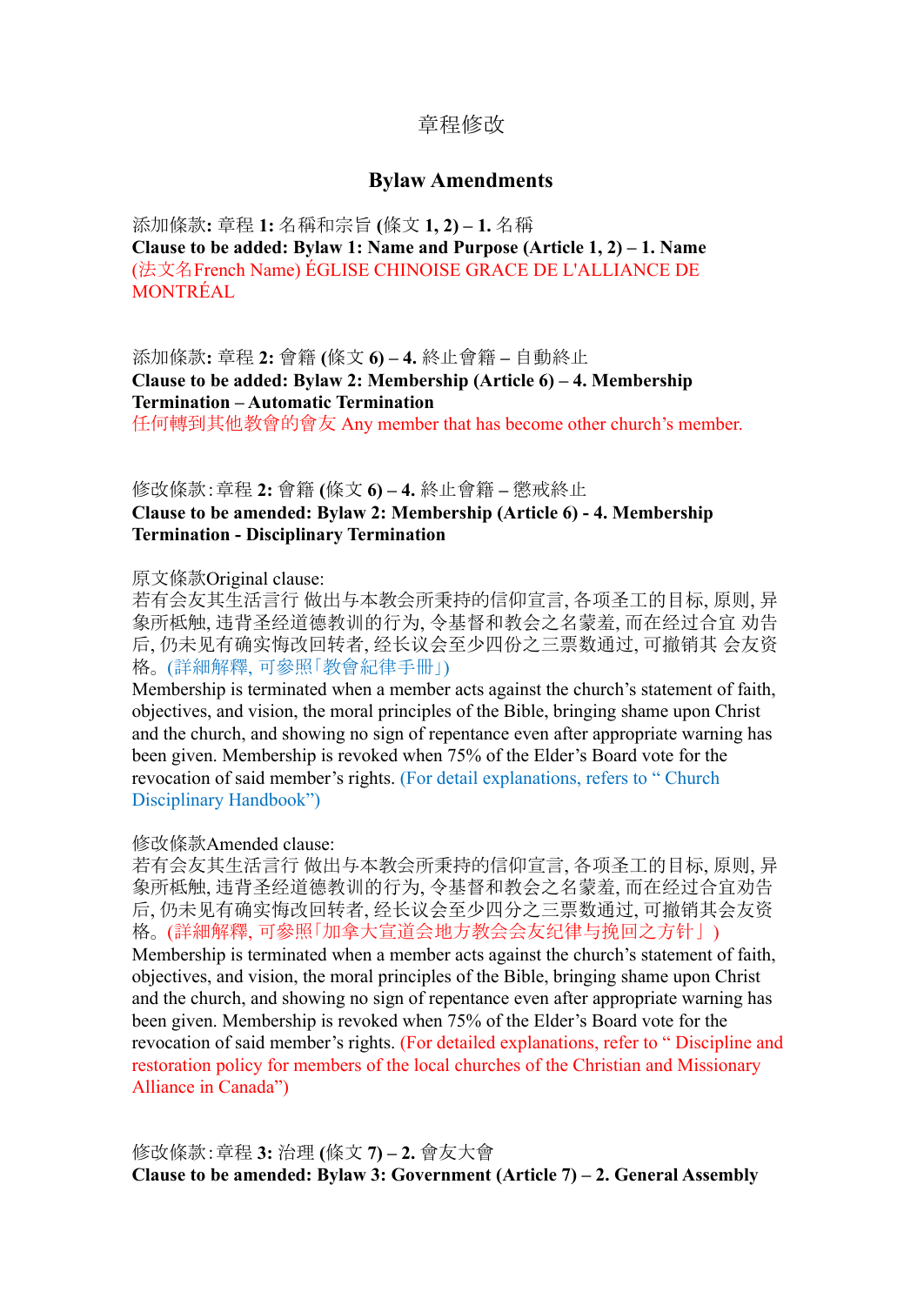#### 原文條款Original clause:

審閱及通過教會年度帳目 Review and Pass the Annual Finance of the Church 提出並審核通過下一年年度預算 Provide and pass the review for next year's annual budget

#### 修改條款Amended clause:

報告解釋並通過教會年度帳目 Report, Explain and Pass the Annual Finance of the Church

報告解釋並通過下一年年度預算 Report, Explain and Pass Next Year's Annual Budget

# 修改條款:章程 **3:** 治理 **(**條文 **7) – 5.** 法定人數 **Clause to be amended: Bylaw 3: Government (Article 7) – 5. Quorum**

#### 原文條款Original clause:

當召開會友大會時,會友必須有足夠法定人數,否則議決的項目不能成立。 會友大 會之法定人數為不少於當時正式會友之50%。如在大會指定開始時間30分鐘內還 未達到法定人數,大會將暫時休會延至下星期之同時、同日及地點舉行。 When the General Assembly is held, the number of the official members must reach the quorum or the discussions of the meeting are not valid. The quorum of the General Assembly is no less than 50% of the present official members. If the quorum is not reached within the 30 minutes period after the appointed time, the Assembly will be postponed to the next week's same time, same date and location.

#### 修改條款Amended Clause:

當召開會友大會時,正式會友必須有足夠法定人數,否則議決的項目不能成立。會 友大會之法定人數為不少於當時正式會友之50%。如在大會指定開始時間30分鐘 內還未達到法定人數,大會將延期尽快召开。延期召開的大會將不受法定人數要求 的限制,決議既將成立。

When the General Assembly is held, the number of the official members must reach the quorum or the discussions of the meeting are not valid. The quorum of the General Assembly is no less than 50% of the present official members. If the quorum is not reached within the 30 minutes period after the appointed time, the Assembly will be postponed and held in the next available date as soon as possible. The postponed meeting will not be restricted by the quorum requirement, and the resolution will be established.

# 添加條款:章程 **3:** 治理 **(**條文 **7) – 6.** 決議 **Clause to be added: Bylaw 3: Government (Article 7) – 6. Resolution**

原文條款Original clause:

在任何會友大會中,表決議案必須得到在場正式會友不少於簡單多數贊成才可通 過。另外,除了長老執事的選舉,其他決議必須由會友親自投票,不能經由代投 的方式執行。

In any General Assembly, the voting motion must be approved by no less than a simple majority of the official members present. In addition, besides the election of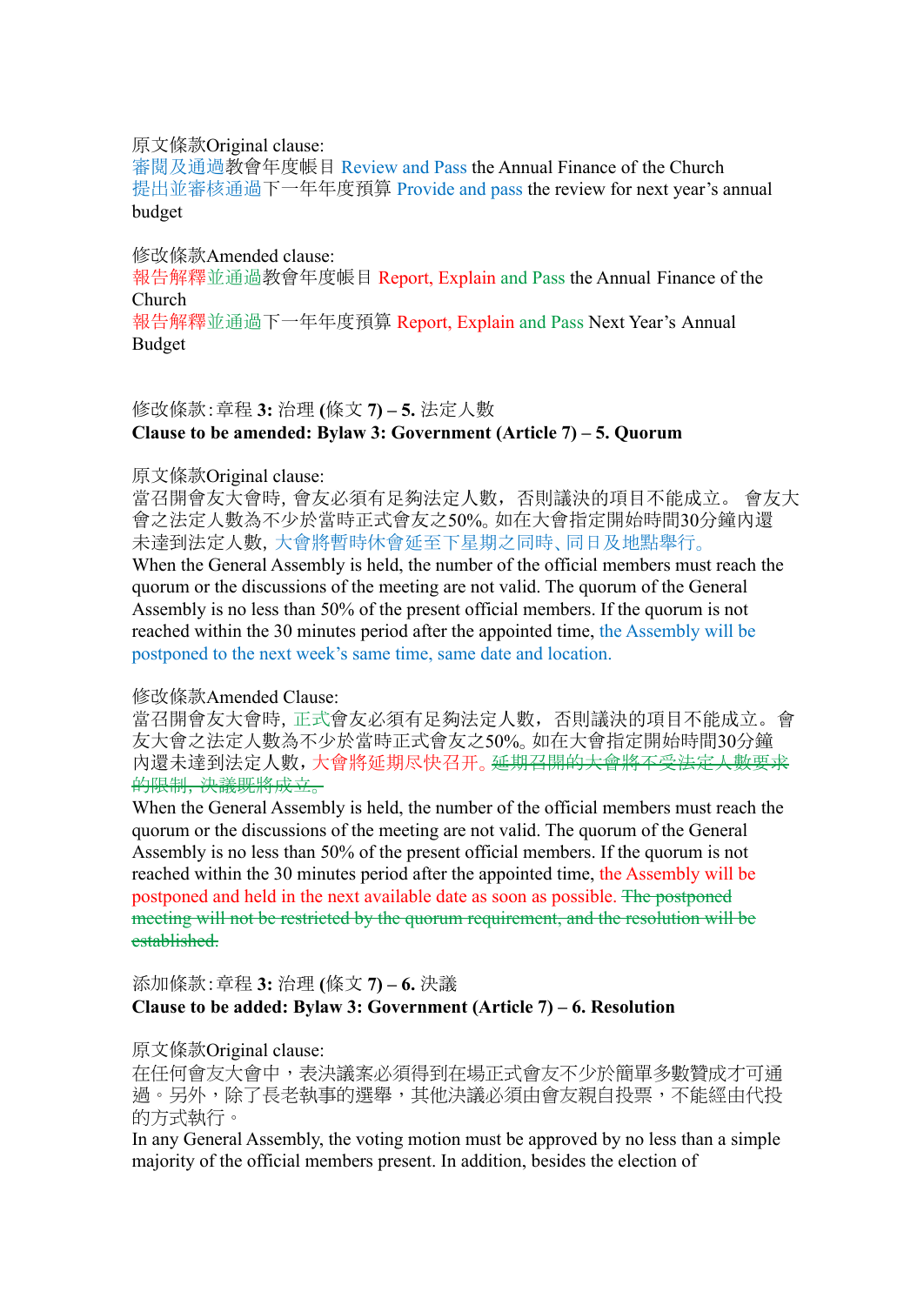elders/deacons, other resolutions must be voted in person by the members and cannot be executed by proxy.

添加條款Added clause:

在任何會友大會中,表決議案必須得到參與投票的正式會友超過半數贊成才可通 禍。<del>另外,除了長老執事的選舉,其他決議必須由會友親自投票,不能經由代投</del> 的方式執行。會友若有提案,須在大會兩週前向長議會書面提案審查,在開會當 中不接受臨時動議的提案。所以,在此前提下,表決議案可以經由代投的方式進 行。若長議會認定提案事關重大,則必須得到在冊超過半數的正式會友贊同,方 可通過。

In any General Assembly, the voting motion must be approved by more than 50% of the official members who participated in the vote. In addition, besides the election of elders/deacons, other resolutions must be voted in person by the members and cannot be executed by proxy. If members have a proposal, they must submit a written proposal to the Board for review two weeks before the General Assembly. Extempore motion proposals will not be accepted during the Assembly. Therefore, under this premise, the voting motion can be carried out by proxy. For the proposal deemed crucial by the Board, it is considered passing only when more than 50% of affirmative votes is obtained from all the registered official members, not the official members vote in the General Assembly.

刪除條款**:** 章程 **4:** 長議會 **(**條文 **8) Clause to be deleted: Bylaw 4: Board (Article 8)** 長議會是教會運作的最高權力機構 The highest functioning authority of local church shall be the Board

添加章程 **Bylaw to be added:**

章程 5: 牧師傳道和授薪同工(條文 9) Bylaw 5:Pastors and Paid Staffs (Article 9)

- 1. 對主任牧師的工作職責的評估,由長議會向區會提出,區會帶領長議會共同進 行。The review of the work responsibilities of the Senior Pastor should be initiated by the Board and carried forward under the guidance of the District.
- 2. 對其他传道和授薪同工的工作职责的評估,由主任牧师负责進行,并报备长议  $\triangle$ . The review of the work responsibilities of other Pastors and paid staffs should be carried forward by the Senior Pastor and then reported to the Board.

添加條款:章程 **6:** 長老和執事的提名委員會 **(**條文 **13) – 1.** 提名委員會成員 **Clause to be added: Bylaw 6: Nomination Committee of Elders and Deacons (Article 13) – 1. The members of the nomination committee**

原文條款Original clause: 提名委员包括现任长议会中的三位长老(由现任长议会选举产生)和教会正式会友 中的三位 (由五位正式会发程名某一正式会友成为提名委员会委员候选人,以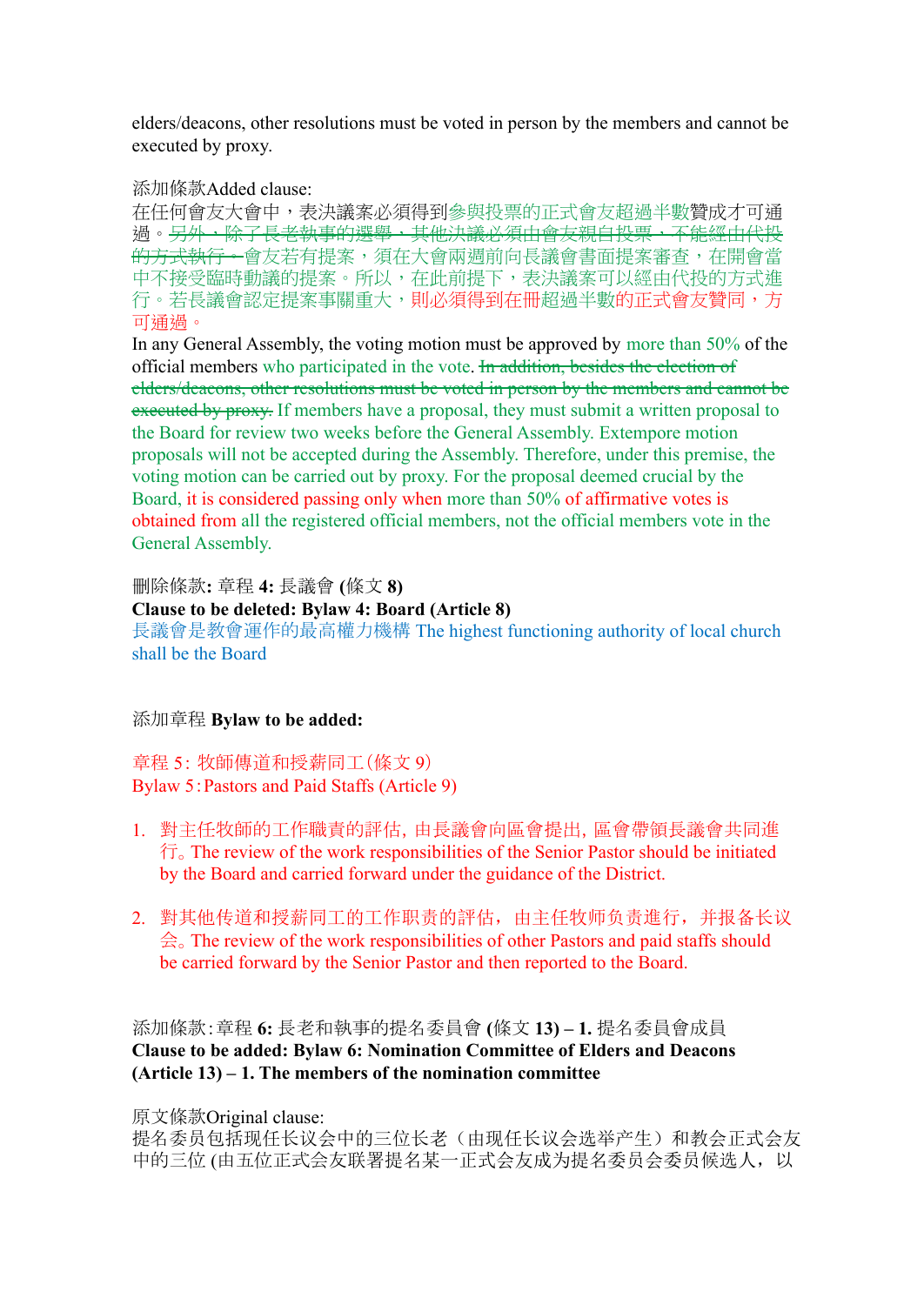正式书面的形式提交主任牧師,最后透过会友大会选举产生)。如果某位弟兄姐妹 是潜在的长老和执事候选人,不应该被提名进入提名委员会。

The committee is consisted of three currently serving elders (That are elected by the elder's board) and three church members (By the formal recommendation of five official members, the names of the candidates are submitted to the senior pastor in writing. Finally, they are to be elected through the General Assembly.) If a brother or sister is a potential candidate for eldership or deacon hood, he or she should not be nominated into the nomination committee.

#### 添加條款Added clause:

提名委员包括现任长议会中的三位长老(由现任长议会选举产生)和教会正式会友 中的三位。(由五位正式会友联署提名某一正式会友成为提名委员会委员候选人, 以正式书面的形式提交主任牧師,最后透过会友大会选举产生。一位正式會友不能 同時是推薦人又是候選人,而每五位正式會友只能提名一位候選人。) <del>如果某位弟</del> <del>兄姐妹是潜在的长老和执事候选人,不应该被提名进入提名委员会。</del> 提名委員會 成員不得成為長老或執事候選人。授薪同工不得成為長老、執事或提名委員。现 任执事不可以进入提名委员会。

The committee is consisted of three currently serving elders (That are elected by the elder's board) and three church members. (By the formal recommendation of five official members, the names of the candidates are submitted to the senior pastor in writing. Finally, they are to be elected through the General Assembly. An official member cannot be both a recommender and a candidate at the same time, and every five official members can nominate only one candidate.) If a brother or sister is a potential candidate for eldership or deacon hood, he or she should not be nominated into the nomination committee. The members of nomination committee cannot be candidates for elders or deacons. Paid staffs cannot be elders, deacons or members of nomination committee. Current deacons cannot join the nomination committee.

添加與修改條款:章程 **7:** 長老和執事的選舉 **(**條文 **14) – 2.** 長老和執事附加提名方 式

#### **Clauses to be added and amended: Bylaw 7: Election of Elders and Deacons (Article 14) – 2. The additional nomination of elders and deacons**

#### 原文條款Original clause:

长老和执事的候选人名单由提名委员会提出。另外,正式会友也可以透过五位会友 联署提名候选人, 以书面提交提名委员会。截止的時間是會友大會前洞過的主日。 根據提名委员会的判斷,若被提議的候選人符合這個職位的資格,主席將把此候選 人加入最後的名單中。

The nominees are nominated by the nomination committee. In addition, official members could nominate a candidate by providing a formal recommendation of at least 5 members, submitted in writing to the nomination committee. The deadline for nomination by church members is two Sundays before the General Assembly. If, in the judgment of the nomination committee, the proposed candidate meets the requirements for the position, then the Chair will add this candidate's name to the final list of nominees.

添加與修改條款Added and amended clauses: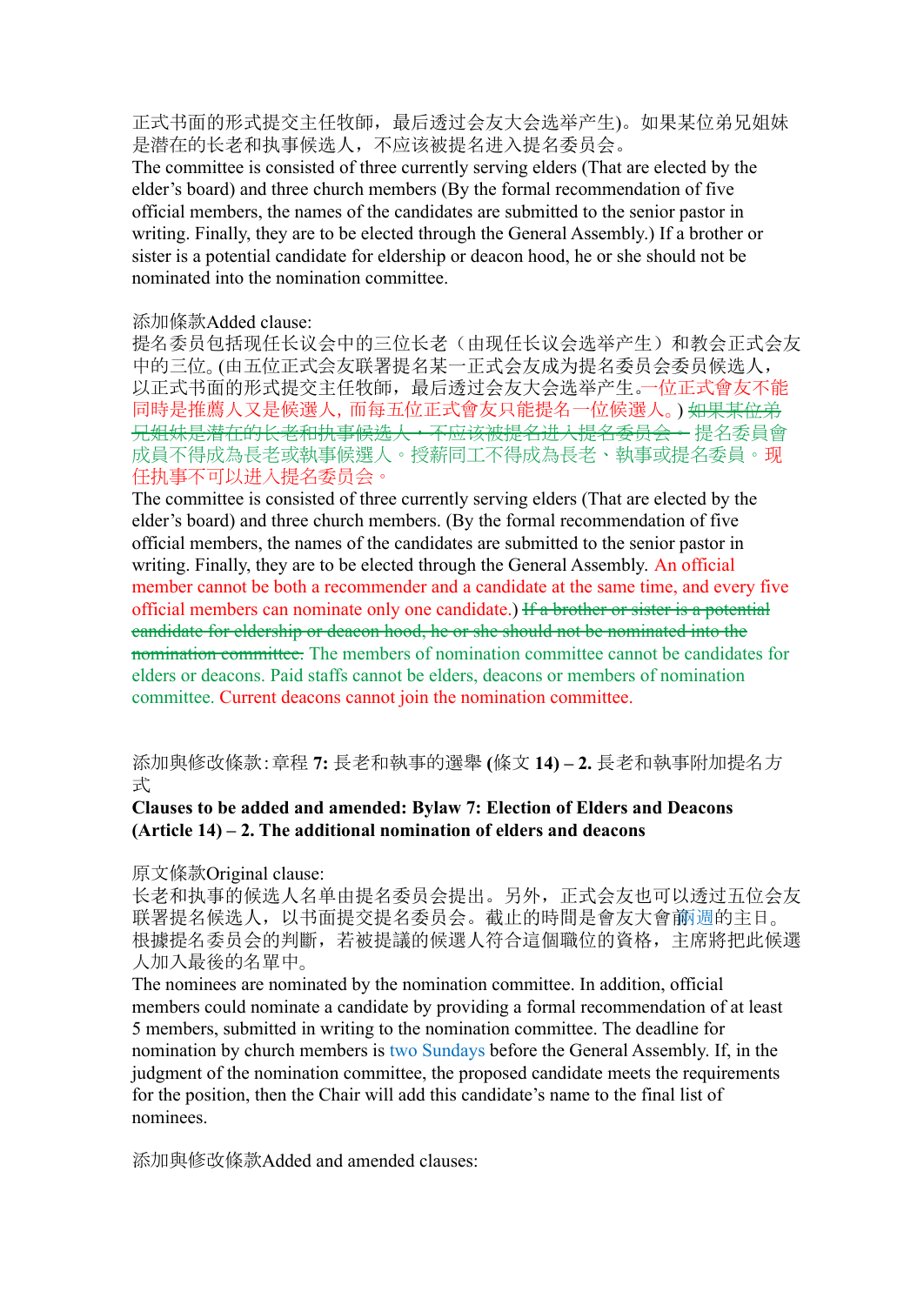长老和执事的候选人名单由提名委员会提出。另外,正式会友也可以透过五名会友 联署提名候选人,以书面提交提名委员会。每五位正式会友最多可以提名一位长老 候選人,一位执事候選人。截止的時間是會友大會前一個月的主日。根據提名委员 会的判斷,若被提議的候選人符合這個職位的資格,主席將把此候選人加入最後的 名單中。

The nominees are nominated by the nomination committee. In addition, official members could nominate a candidate by providing a formal recommendation of at least 5 members, submitted in writing to the nomination committee. Every five official members can nominate at most one elder candidate and one deacon candidate. The deadline for nomination by church members is the Sunday one month before the General Assembly. If, in the judgment of the nomination committee, the proposed candidate meets the requirements for the position, then the Chair will add this candidate's name to the final list of nominees.

# 添加條款**:** 附錄 **2**:長老和執事 **– 1.** 長老資格 **Clause to be added: Appendix 2: Elders and Deacons – 1. Elder qualifications**:

原文條款Original clause: 曾当过执事一任(三年) Have been a deacon for at least one term (3 years)

添加條款Added clause: 曾当过执事或长老至少一任(三年) Have been a deacon or elder for at least one term (3 years)

# **<**近期修改**Recent Amended>**

修改與刪除條款**:** 附錄 **1**:教會的組織管理結構 **Clause to be amended and deleted: Appendix 1: Chart of the Church Organization and Governance**

原文與刪除條款Original and deleted clauses: Members General Assembly 会友大会 | Elders Board (Chinese & English) 长老议会(中英文堂) 主席: 主任牧师 | Deacons Board(Chinese & English) 执事会(中英文堂) **Number of Elders** 长老的人数 **: 6**位**(**中文堂**)+ 2-3**位**(**英文堂**)**

**Chinese Congregation Elders' Offices**中文堂长老职位分工**:**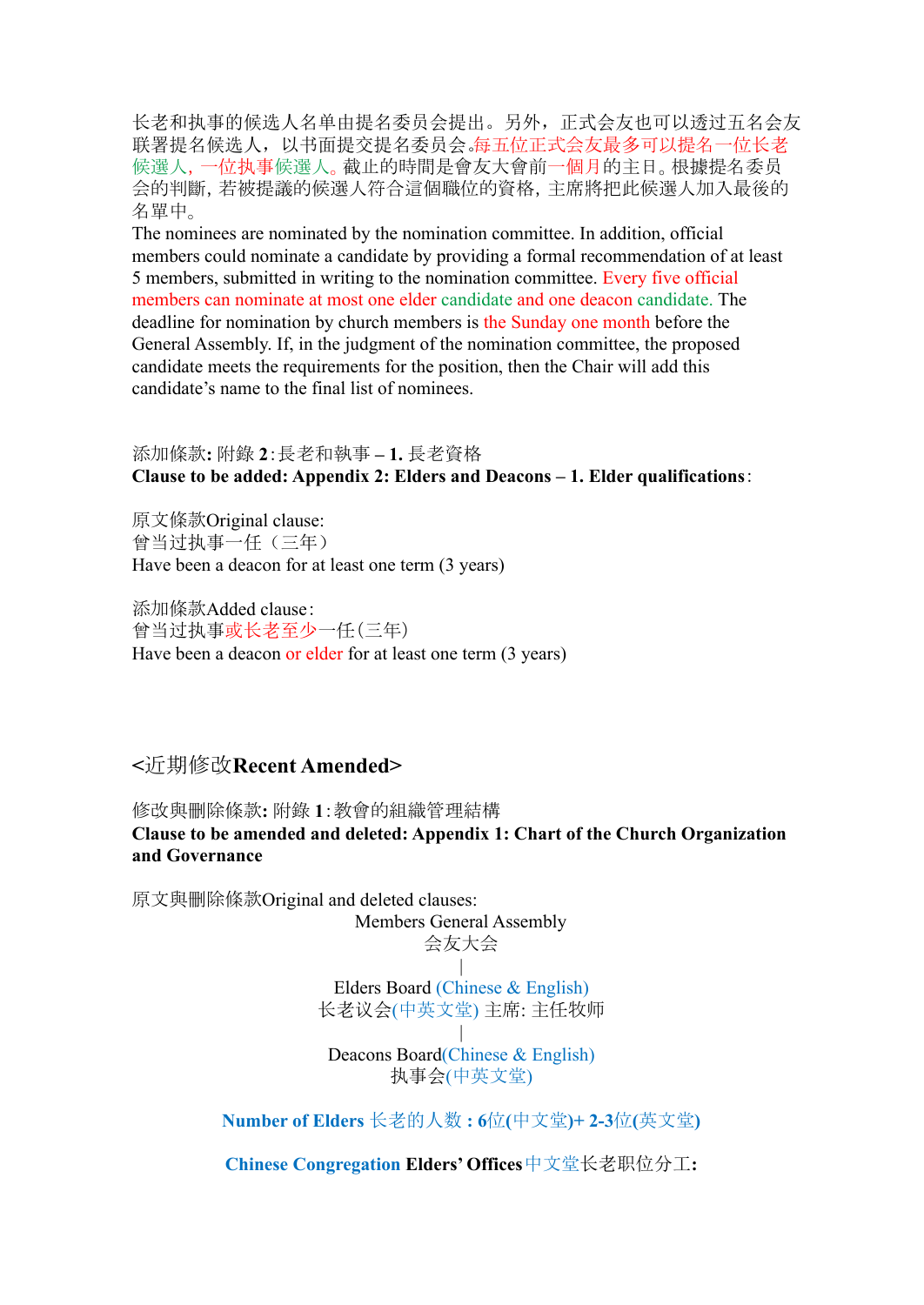Administration 行政 Finance 财务 Education 教育 Worship 崇拜 Caring 关顾 Mission/ Development 拓展

**English Congregation Elders' Offices** 英文堂长老职位分工

Education 教育 Worship 崇拜 Caring 关顾

**Number of Deacons** 执事的人数 **:6**位**(**中文堂**) + 3**位**(**英文堂**)**

修改條款Amended clause:

Members General Assembly 会友大会 |

Elders Board 长老议会 主席: 主任牧师

> Deacons Board 执事会

 $\blacksquare$ 

**Elders' Office**长老职位分工**:** Administration 行政 Finance 财务 Education 教育 Worship 崇拜 Caring 关顾 Mission/ Development 拓展

添加與修改條款**:** 附錄 **2**:長老和執事 **– 1.** 長老資格

**Clause to be added and amended: Appendix 2: Elders and Deacons – 1. Elder qualifications**:

原文條款Original clause:

恩典堂(包括英文/中文堂) 均属同一教会, 在长老或执事行列中, 不适宜有二位有血 缘或婚姻关系. 为要避免有利益冲突或利益输送的可能性. 为界定此条文, 有血缘 或婚姻关系者, 包括以下所指 :

Grace Church (including English and Chinese services) is one church. To avoid conflict of interest or corruptions, it is therefore inappropriate to have two members of deacons or elders that are related, be that through direct or marital relations. To clarify, it includes the following relationships:…

添加與修改條款Added and Amended clauses: